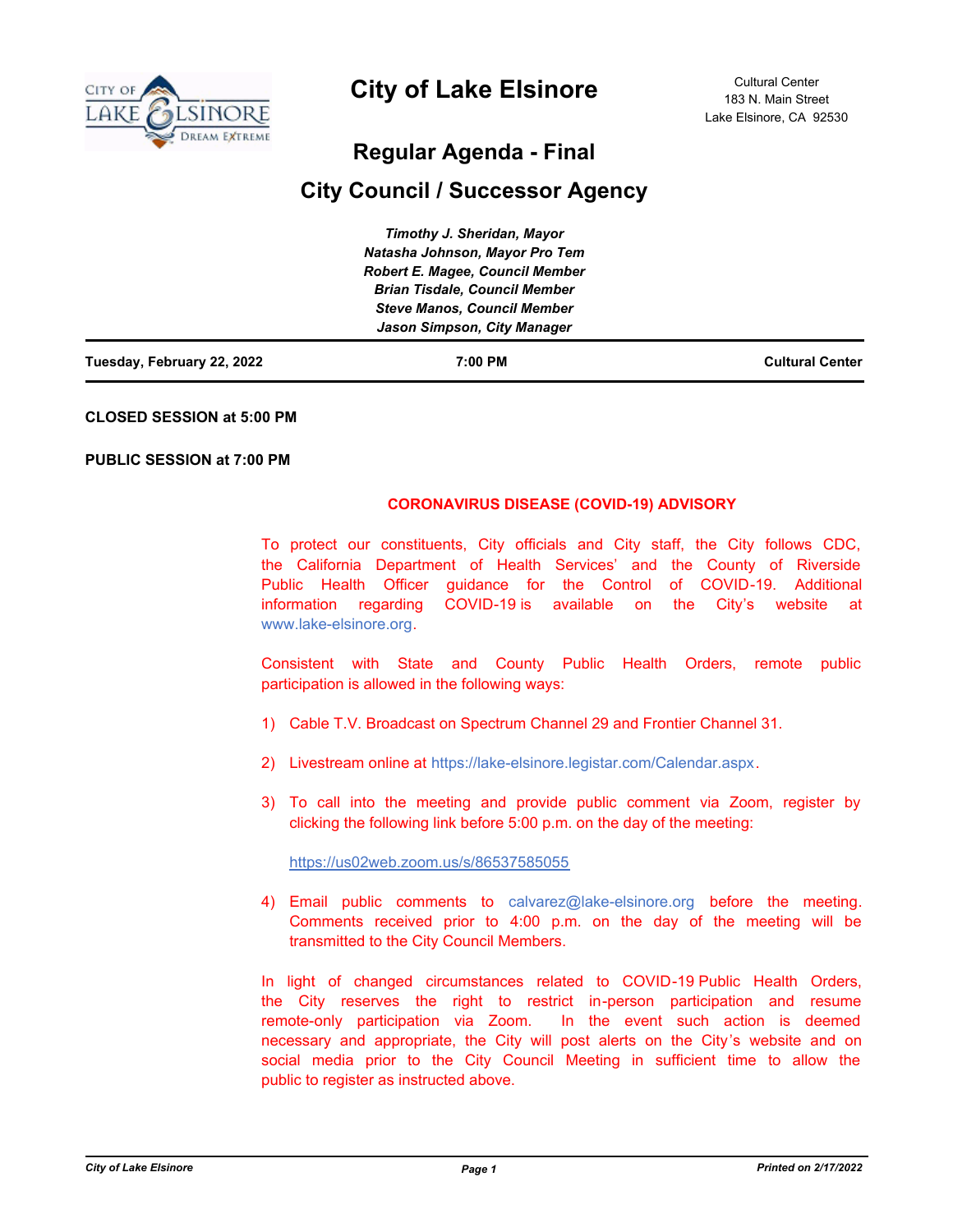The City of Lake Elsinore appreciates your attendance. Citizens' interest provides the City Council and Agency with valuable information regarding issues of the community.

Meetings are held on the 2nd and 4th Tuesday of every month. The agenda is posted 72 hours prior to each meeting outside of City Hall. The agenda and related reports are also available on the City's website at www.Lake-Elsinore.org. Any writings distributed to the City Council within 72 hours of the meeting will be made available to the public at the time it is distributed to the City Council.

In compliance with the Americans with Disabilities Act, any person with a disability who requires a modification or accommodation in order to participate in a meeting should contact the City Clerk's Department at (951) 674-3124 Ext. 269, at least 48 hours before the meeting to make reasonable arrangements to ensure accessibility.

## **CITY VISION STATEMENT**

The City of Lake Elsinore will be the ultimate lake destination where all can live, work and play, build futures and fulfill dreams.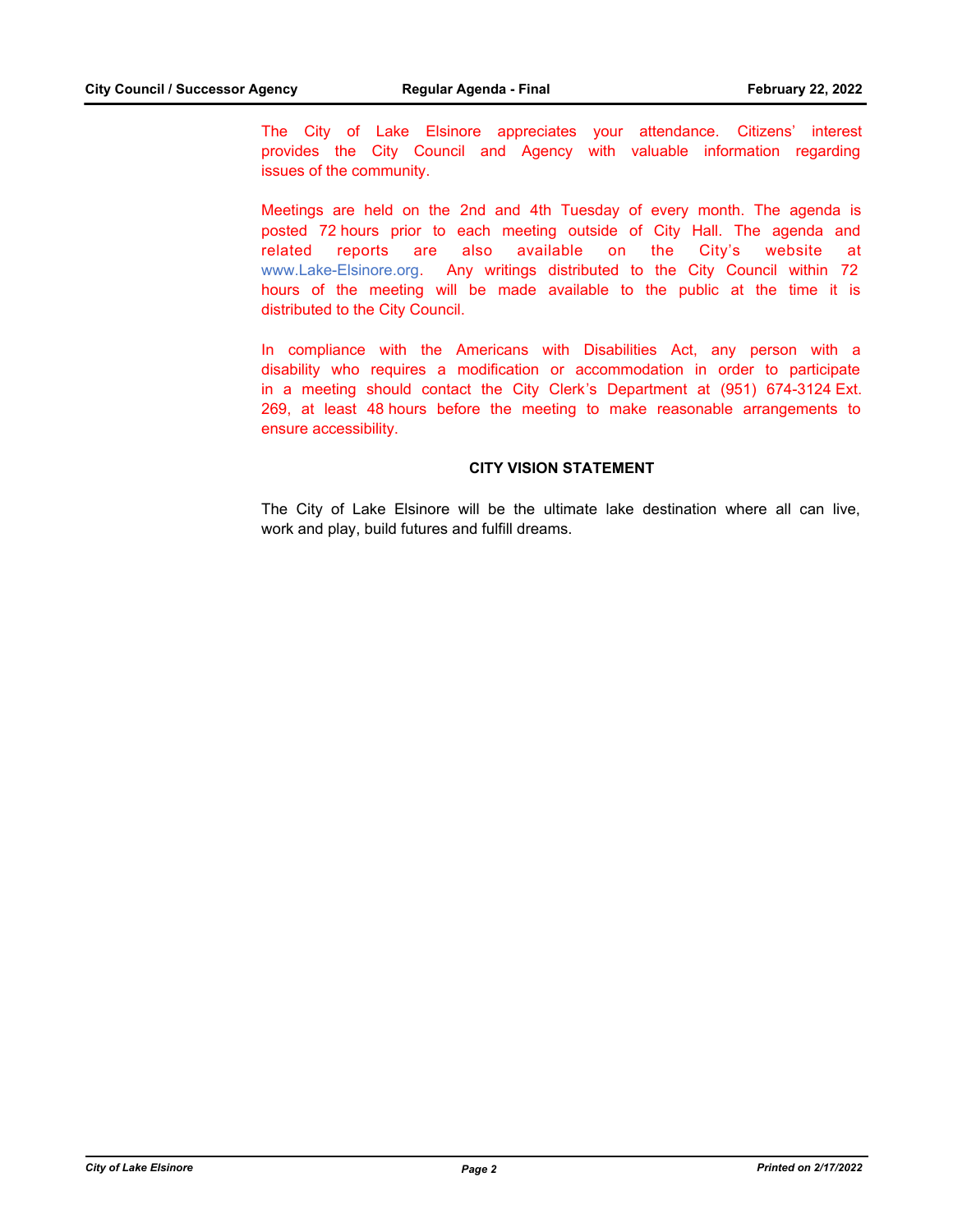# **CALL TO ORDER 5:00 P.M.**

*The Regular Meeting of the City Council will be called to order.*

# **ROLL CALL**

# **PUBLIC COMMENTS**

## **CITY COUNCIL CLOSED SESSION**

A. CONFERENCE WITH REAL PROPERTY NEGOTIATOR (Gov't Code Section 54956.8) Property: APNs 374-173-004 Agency negotiator: City Manager Simpson Negotiating parties: City of Lake Elsinore and Estate of Berthanna Taylor Under negotiation: Price and terms of payment

## **RECESS**

*The City Council will recess to Closed Session.*

## **RECONVENE / CALL TO ORDER - 7:00 P.M.**

*The Regular Meeting of the City Council will reconvene and the Regular Meeting of the Successor Agency will be called to order.*

## **PLEDGE OF ALLEGIANCE**

# **INVOCATION – MOMENT OF SILENCE**

# **ROLL CALL**

# **PRESENTATIONS / CEREMONIALS**

**1) Black History Month Proclamation**

Proclaim the month of February 2022 as "Black History Month" in the City of Lake Elsinore.

# **2) Special City Council President's Day Presentation by the Richard Nixon Foundation**

The Lake Elsinore City Council welcomes Jim Kubalik, Docent of the Richard Nixon Presidential Library and Museum and Anne Brown, Guest Services Manager of the Yorba Linda Richard Nixon Foundation who will provide a special President's Day presentation.

## **CLOSED SESSION REPORT**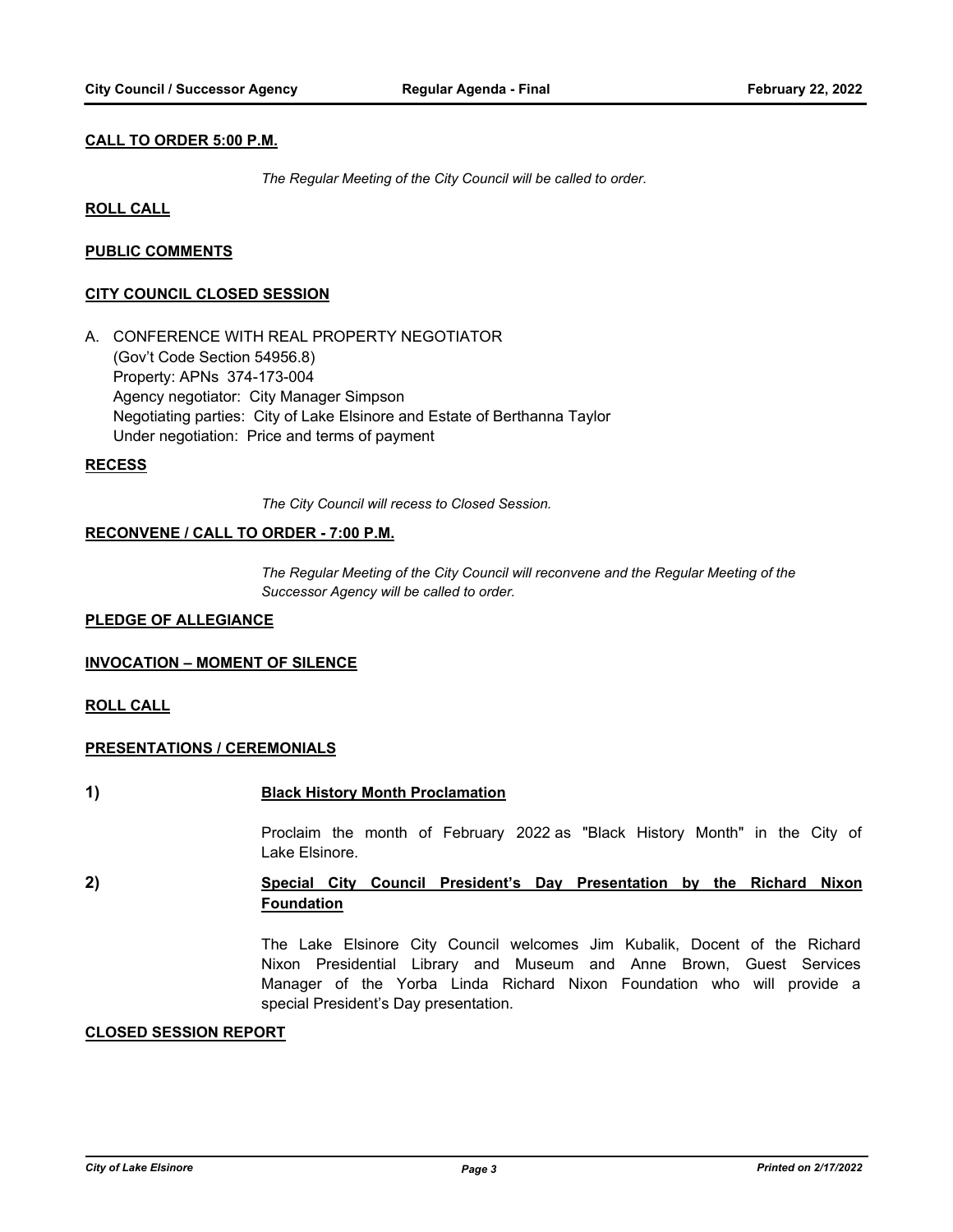# **PUBLIC COMMENTS – NON-AGENDIZED ITEMS – 1 MINUTE**

*(Please read & complete a Request to Address the City Council/Successor Agency form prior to the start of the meeting and turn it in to the City Clerk/Clerk. The Mayor/Chair or City Clerk/Clerk will call on you to speak.)*

#### **CITY COUNCIL CONSENT CALENDAR**

*(All matters on the Consent Calendar are approved in one motion, unless a Council Member or any member of the public requests separate action on a specific item.)*

**3) Minutes of the Regular City Council Meeting of February 8, 2021**

Approve the Minutes.

*Attachments:* [02-08-2022 Draft](http://lake-elsinore.legistar.com/gateway.aspx?M=F&ID=4dde7fdc-f350-4af0-adc0-c8855eb58fc9.pdf)

# **4) Annual Continuing Disclosure Reports for Fiscal Year Ending June 30, 2021**

Receive and file the Annual Continuing Disclosure Reports pursuant to related bond covenants. These reports disseminated to the Electronic Municipal Market Access (EMMA), which is provided as a service by the Municipal Securities Rulemaking Board (MSRB) as required on or before February 15, 2022.

[Annual Continuing Disclosure FY20-21 - SR](http://lake-elsinore.legistar.com/gateway.aspx?M=F&ID=2873edeb-9baf-49f7-9dfe-4e009ae1c8bb.doc) [Annual Continuing Disclosure FY20-21 - Exhibit A - Combined Confirmations](http://lake-elsinore.legistar.com/gateway.aspx?M=F&ID=7d0c4817-d4d2-468e-9be1-7d5e062ba270.pdf) *Attachments:*

## **5) CC Warrant List Dated Jan 28, 2022 to Feb 03, 2022**

Receive and file.

## [CC Warrant List - SR](http://lake-elsinore.legistar.com/gateway.aspx?M=F&ID=e1fdfbe8-67e1-4763-bdc8-c103f444d026.docx) [CC Warrant List - Exhibit A - Summary](http://lake-elsinore.legistar.com/gateway.aspx?M=F&ID=ddab4f52-a7a5-430f-b7ee-16b0587b27a5.pdf) [CC Warrant List - Exhibit B - Listing](http://lake-elsinore.legistar.com/gateway.aspx?M=F&ID=01d88807-e142-45b3-abc0-695f5e97112c.pdf) *Attachments:*

**6) County Service Area 152 and Setting the Benefit Assessment Unit Rate for Fiscal Year 2022-23 to Fund the City's National Pollutant Discharge Elimination System (NPDES) Permit Compliance Activities**

> Adopt A RESOLUTION OF THE CITY COUNCIL OF THE CITY OF LAKE ELSINORE, CALIFORNIA, MAINTAINING COUNTY SERVICE AREA 152 AND AUTHORIZING THE BENEFIT ASSESSMENT UNIT RATE FOR FISCAL YEAR 2022-23 FOR THE CITY OF LAKE ELSINORE TO FUND THE CITY'S NATIONAL POLLUTION DISCHARGE ELIMINATION SYSTEM (NPDES) PERMIT PROGRAM.

[CSA 152 - SR](http://lake-elsinore.legistar.com/gateway.aspx?M=F&ID=c94adc13-bfcb-4cad-a9e3-561f164eb48f.docx) [CSA 152 - Exhibit A - Resolution](http://lake-elsinore.legistar.com/gateway.aspx?M=F&ID=40d98dc5-1bf2-4da5-a3ad-d68770456527.docx) *Attachments:*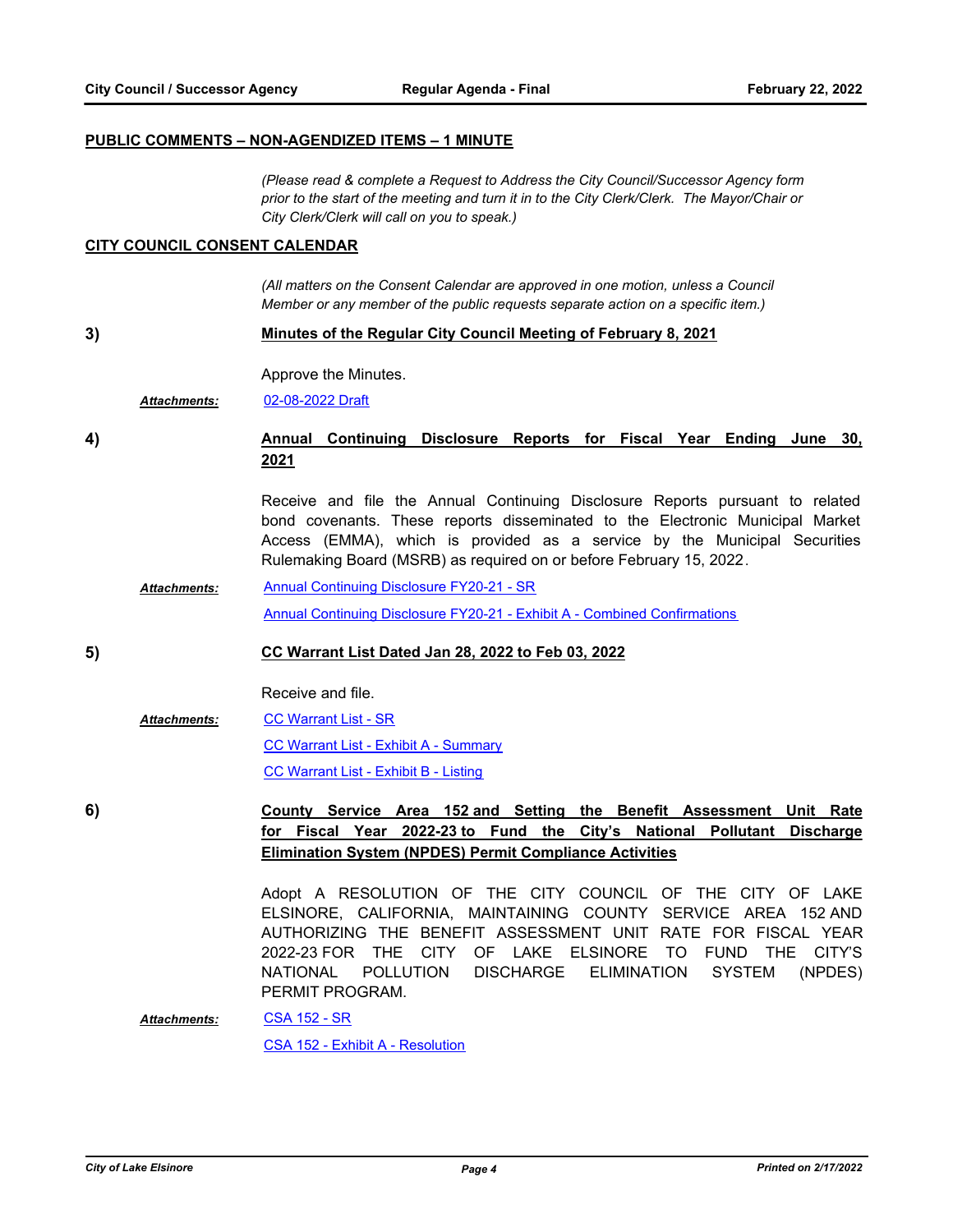**7) Second Reading of an Ordinance Adopting Zone Change No. 2021-04 Related to Planning Application No. 2021-11**

> Adopt by title only and waive further reading of AN ORDINANCE OF THE CITY COUNCIL OF CITY OF LAKE ELSINORE, CALIFORNIA, ADOPTING ZONE CHANGE NO. 2021-04 ESTABLISHING A PLANNED UNIT DEVELOPMENT (PUD) OVERLAY DISTRICT TO PROVIDE MODIFIED DEVELOPMENT REGULATIONS AND DESIGN STANDARDS FOR THE UNDERLYING R-3 ZONING DISTRICT FOR THE PROPERTY LOCATED AT APNS 379-060-005, 022 AND 027.

[PA 2021-11 2nd Reading - SR](http://lake-elsinore.legistar.com/gateway.aspx?M=F&ID=f3c06131-f1eb-4827-820b-2ff39083fb18.docx) [PA 2021-11 2nd Reading - Exhibit A - Ordinance](http://lake-elsinore.legistar.com/gateway.aspx?M=F&ID=d88b1586-e836-4848-af4b-d7c9582bee57.docx) [PA 2021-11 2nd Reading - Exhibit A2 - ZC \(PUD Overlay\)](http://lake-elsinore.legistar.com/gateway.aspx?M=F&ID=6bd437bd-472b-48af-bb10-2294221bad66.pdf) *Attachments:*

# **8) Amendment No. 2 to the Agreement with Above All Names Construction Services, Inc. for the Annual Citywide Curb, Gutter & Sidewalk Improvement Project CGS20 - CIP No. Z00001**

Authorize the City Manager to execute Amendment No. 2 to the Agreement with Above All Names Construction Services, Inc., and increase compensation by an additional \$250,000 for a not to exceed amount of \$580,000 per fiscal year in such final form as approved by the City Attorney.

- [Above All Names SR](http://lake-elsinore.legistar.com/gateway.aspx?M=F&ID=550d0a2e-d6b8-4b10-b519-126665a7fc68.docx) [Above All Names - Exhibit A - Amendment No. 2](http://lake-elsinore.legistar.com/gateway.aspx?M=F&ID=74efc282-b663-49ac-9df1-9cb273572a12.pdf) [Above All Names - Exhibit B - Amendment No. 1](http://lake-elsinore.legistar.com/gateway.aspx?M=F&ID=fb3ea531-a258-4d99-ad67-56186902b4de.pdf) [Above All Names - Exhibit C - Original Agreement](http://lake-elsinore.legistar.com/gateway.aspx?M=F&ID=fcbd3b1c-ae67-4c87-a98e-dfedeec4fc7e.pdf) *Attachments:*
- **9) Amendment No. 5 to the Agreement with Hemet Fence Corporation for the Citywide Fencing Services Agreement**

Authorize the City Manager to execute Amendment No. 5 to the Agreement with Hemet Fence Corporation and increase compensation by an additional \$110,000 for FY21-22 for a not to exceed amount of \$140,000 in such final form as approved by the City Attorney.

[Hemet Fence - SR](http://lake-elsinore.legistar.com/gateway.aspx?M=F&ID=fcacf061-54ab-437c-ab7c-22b7d1230180.docx) [Hemet Fence - Exhibit A - Amendment No. 5](http://lake-elsinore.legistar.com/gateway.aspx?M=F&ID=1e7d8db4-f2e5-4d44-9843-9191fdf5e9db.docx) [Hemet Fence - Exhibit B - Amendment No. 4](http://lake-elsinore.legistar.com/gateway.aspx?M=F&ID=b88446b6-9946-4636-8772-e1eb5b326043.pdf) [Hemet Fence - Exhibit C - Amendment No. 3](http://lake-elsinore.legistar.com/gateway.aspx?M=F&ID=bdecf09e-1546-42f3-9d69-222cc7de03cb.pdf) [Hemet Fence - Exhibit D - Amendment No. 2](http://lake-elsinore.legistar.com/gateway.aspx?M=F&ID=9a575614-f4d5-4b5d-914e-f5bd928f892f.pdf) *Attachments:*

[Hemet Fence - Exhibit E - Original Agreement](http://lake-elsinore.legistar.com/gateway.aspx?M=F&ID=c1cfa4a3-e322-4aec-90b5-ed7a883fe3cd.pdf)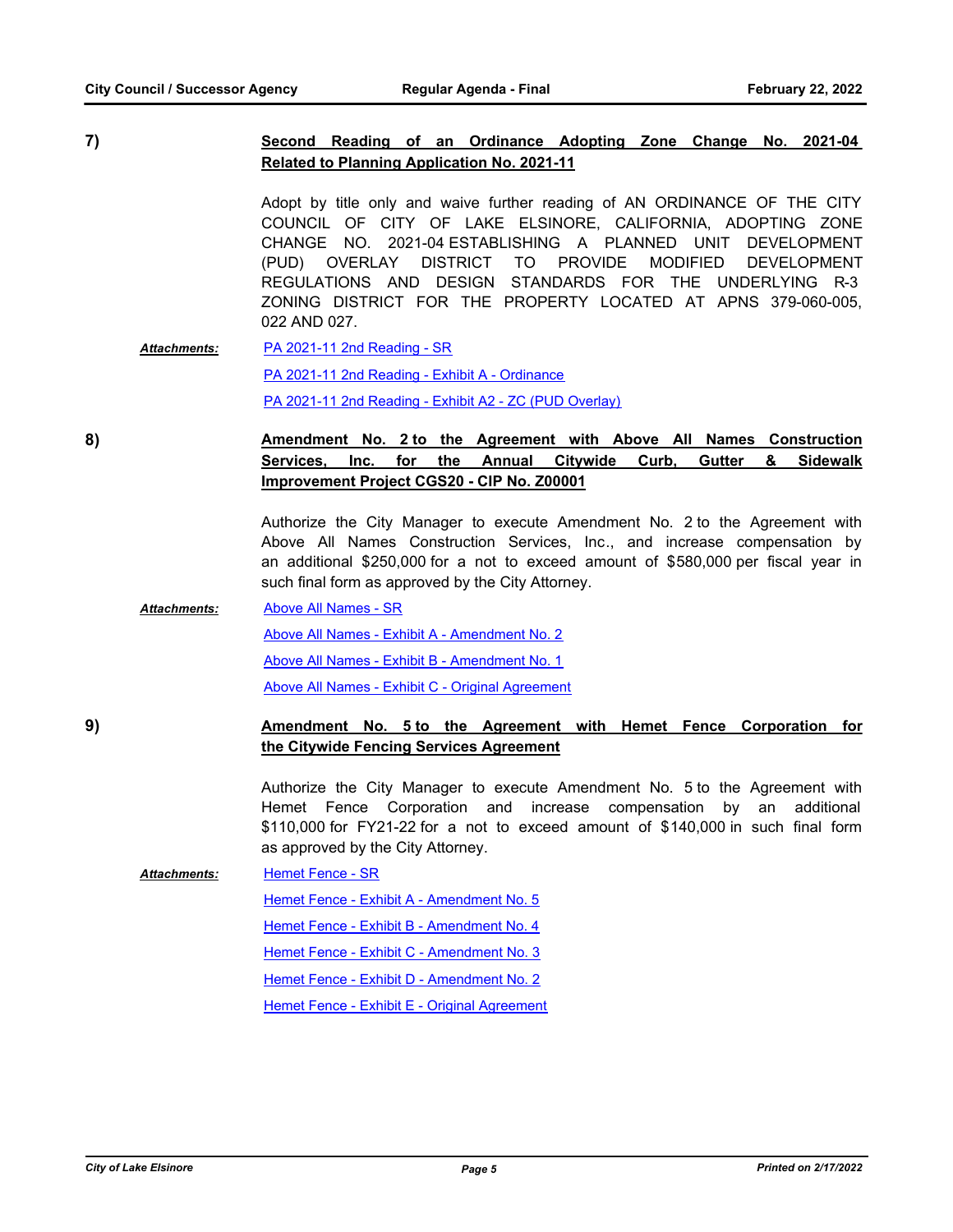**10) Declare Certain City-Owned Lands Surplus (Minthorn Site, APN 377-180-037; Pottery/Spring Site, APNs 374-062-005, -006, -015, and -020) and Authorize the City Manager to Send Notices of Availability as to the Surplus Lands**

Adopt a Resolution of the City Council OF THE CITY of Lake Elsinore, California, Declaring Certain City-Owned Real Properties to be Surplus Pursuant to the Surplus Land Act (Gov. Code § 54220 et seq.).

[CC Staff Report re Surplus Property Minthorn and Pottery sites 021622.doc](http://lake-elsinore.legistar.com/gateway.aspx?M=F&ID=8c9152e0-d8fd-4fde-890d-aa7035c20acc.doc) [CC Reso re Surplus Property - Minthorn and Pottery sites 021622.docx](http://lake-elsinore.legistar.com/gateway.aspx?M=F&ID=e35dd0d9-8772-4c8d-a0ca-47c82386320f.docx) *Attachments:*

## **SUCCESSOR AGENCY CONSENT CALENDAR**

| 11) | Minutes of the Regular Successor Agency Meeting of February 8, 2021 |
|-----|---------------------------------------------------------------------|
|     |                                                                     |
|     | Approve the Minutes                                                 |

Approve the Minutes. *Attachments:* [02-08-2022 Draft](http://lake-elsinore.legistar.com/gateway.aspx?M=F&ID=fbaa9a0d-9d57-4e53-8f60-9e20257ed142.pdf)

# **12) SA Warrant List Dated Jan 28, 2022 to Feb 03, 2022**

Receive and file.

**[SA Warrant List - SR](http://lake-elsinore.legistar.com/gateway.aspx?M=F&ID=44713446-39b3-4883-badd-d68f81bfbdce.docx)** [SA Warrant List - Exhibit A - Summary](http://lake-elsinore.legistar.com/gateway.aspx?M=F&ID=f2da80b8-8938-4c30-a310-1ba4b5fdce80.pdf) [SA Warrant List - Exhibit B - Listing](http://lake-elsinore.legistar.com/gateway.aspx?M=F&ID=9386486c-d9c0-4ac2-a333-2cced4ebbcba.pdf) *Attachments:*

**13) Declare Certain Successor Agency-Owned Lands Surplus (Sumner/Ellis Minthorn Site, APN 377-292-017) and Authorize the Executive Director to Send Notices of Availability as to the Surplus Lands**

> Adopt A RESOLUTION OF THE SUCCESSOR AGENCY OF THE REDEVELOPMENT AGENCY OF THE CITY OF LAKE ELSINORE, CALIFORNIA, Declaring Certain City-Owned Real Properties to be Surplus Pursuant to the Surplus Land Act (Gov. Code § 54220 et seq.).

[SA Staff Report re Surplus Property 284 Ellis site 021622.doc](http://lake-elsinore.legistar.com/gateway.aspx?M=F&ID=ec833bd9-f5ea-43e5-8c92-cd530e76ff24.doc) [SA Reso re Surplus Property - 284 Ellis site 021622.docx](http://lake-elsinore.legistar.com/gateway.aspx?M=F&ID=4dbf7446-c12c-4a63-80a4-020012024159.docx) *Attachments:*

## **PUBLIC HEARING - 7:30 P.M.**

# **14) Public Hearing to Consider City Council District Boundary Maps**

Open and continue to the next Regular City Council meeting on March 8, 2022 at 7:30 p.m. the Public Hearing to consider City Council district boundary maps submitted by the public and from National Demographics Corporation, and extend the acceptance period of public maps to Friday, February 25, 2022 at 4:00 p.m.

*Attachments:* [Redistricting Public Hearing #3 Open & Continue - SR](http://lake-elsinore.legistar.com/gateway.aspx?M=F&ID=01c69931-864a-4404-82f5-4268c6447ab4.docx)